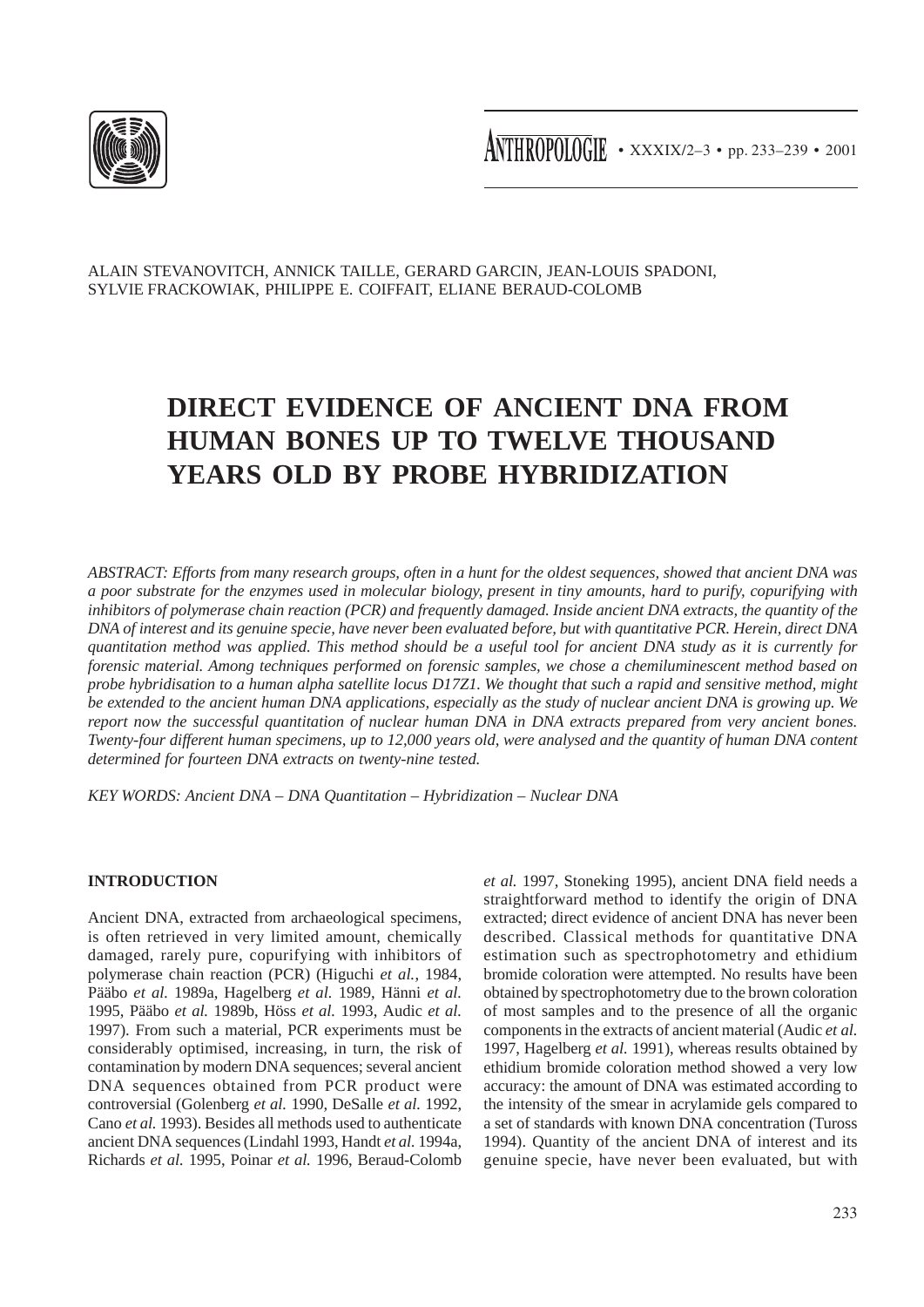quantitative PCR (Handt *et al.* 1994b). With this indirect technique, serial dilutions of a competitor template containing a small insertion or deletion in the selected DNA fragment, is added to a constant amount of extracted DNA. Then, PCR reaction is performed to estimate the amount of DNA (Handt *et al.*, 1994b; Krings *et al.*, 1997).

Because ancient DNA and forensic fields have to face similar questions upon the origin of DNA retrieved, genetic studies in ancient human and forensic material include several common strategies. There is no way to be sure, for some particular forensic specimens, that the material submitted to further genetic analysis is really human and the characterisation of DNA extracted is a quite necessary first step. Among the techniques performed on these forensic samples, we chose a chemiluminescent method based on probe hybridisation to a human alpha satellite locus D17Z1 (Waye *et al.* 1986), we thought that such a rapid and sensitive method, very useful in forensic field, might be extended to the ancient human DNA applications, especially as the study of nuclear ancient DNA is growing up (Beraud-Colomb *et al.* 1995, Lawlor *et al.* 1991, Kurosaki *et al.* 1993, Filon *et al.* 1995, Schultes *et al.* 1999, Greenwood *et al.* 1999).

We report now the successful quantitation of nuclear human DNA in DNA extracts prepared from very ancient bones.

# **MATERIAL STUDIED AND METHODS**

#### **Human specimens**

24 different bones were analysed: five independent specimens from the archaeological site of Taforalt, in western Morocco settled by man 12,000 years before present (B.P.); two specimens from San Benedetto, an Italian Neolithic archaeological site; five specimens from Geili, Khartoum in Sudan, selected from Meroitic period (3rd century B.C.), thus dated 2,300 years B.P.; two specimens from Su Sercone, an Italian archaeological site dated about 2,000 years B.P.; one specimen from Dolianova, Italy, dated 1,400–1,600 years B.P.; four specimens from Volonne, an 8th century, high Middle Age archaeological site in Italy, i.e., 1400 years B.P.; one specimen from Fostat, a 13th century archaeological site in Egypt; two specimens from Tiya an archaeological site in Ethiopia, dated as 600 years; one recent specimen from Ghilarza, Italy, and one recent specimen from Kapanda, in Angola.

# **Animal specimens**

Eight bones described by archaeozoologist as from *Bos taurus* and one from *Bos primigenus* were analysed. The eight *Bos taurus* specimens from the archaeological site of Lattes, in Hérault, France were dated between 2,500 and 1,600 years. One *Bos primigenus* specimen was collected from the archaeological site of Le Portel, in Dordogne, France, and dated about 60,000 years.

#### **Laboratory precautions**

All experiments were performed in a laboratory where the study and amplification of human DNA were not performed. All buffers and water were autoclaved and purified before use by filtration through disposable centricon 30 microconcentrators (Amicon). A "quality control" PCR containing 10 U. Pfu polymerase without added DNA was performed on random aliquots from a large amount of PCR premix containing all the necessary components, except DNA and Pfu polymerase. The preparation of bone samples and the DNA extractions were performed in one room, and DNA extracts were stored in a freezer in a separate room. Preparation of buffers and PCR set-up were performed in another separate room in a dedicated sterile hood under constant UV illumination (254 nm germicinal lamp) between use. Dedicated pipettes with aerosol resistant plugged tips were used throughout. PCR experiments were performed in a dedicated thermocycler in a fourth room of the laboratory. For each set of PCR experiments, including set of nested PCR, reaction blanks and mock extraction controls were conducted. For each protocol of extraction, human and animal specimens were treated. Animal specimens were performed as extraction controls of human specimens.

## **DNA extraction**

Samples of bone were extensively cleaned by cutting off 1–2mm from the entire bone surface with scalpel blades. Bone powder was produced by sawing the sample with handsaw and disposable blades. Then, extraction was performed as previously described (Beraud-Colomb *et al.* 1995).

### **PCR experiments**

#### *Primers*

The sequence of primers used to study one hypervariable mtDNA region of the human D-Loop is 5' GAC TCA CCC ATC AAC AAC CGC 3' (V110), 5' CGT ACA TTA CTG CCA GCC ACC ATG 3' (V115), 5' CTT TGG AGT TGC AGT TGA TGT GTG 3' (V240), 5' GAT AGT TGA GGG TTG ATT GCT G 3' (V2C), 5' CGG AGG ATG GTG GTC AAG GGA CC 3' (V392). The sequence of primers used to study one hypervariable region of the bovine D-loop is 5' GCC CCA TGC ATA TAA GCA AGT AC3' (Bov 1), 5' GTT TCA CGC GGC ATG GTA AT 3' (Bov2AS) and 5' TGA GAT GGC CCT GAA GAA AG 3' (Bov 4AS).

#### *Amplifications*

Amplifications were performed in 50µl of PCR buffer containing 10 mM KCl, 10 mM (NH4)<sub>2</sub>SO<sub>4</sub>, 2mM MgCl<sub>2</sub>, 0.1% Triton X-100, 0.1 mg BSA/ml, 20mM Tris-HCl (pH 8.75), 200µM dNTPs, 20 pmol each primer, 2µl or 5µl of the extracted DNA, and 5–10 U Pfu DNA polymerase (Stratagene, USA). The same PCR profile was used for all primer combinations: an initial 94°C denaturation step for 5 min, followed by 94°C for 1min, 55°C for 1 min and 72°C for 1min, for a total of 40 cycles, finishing with a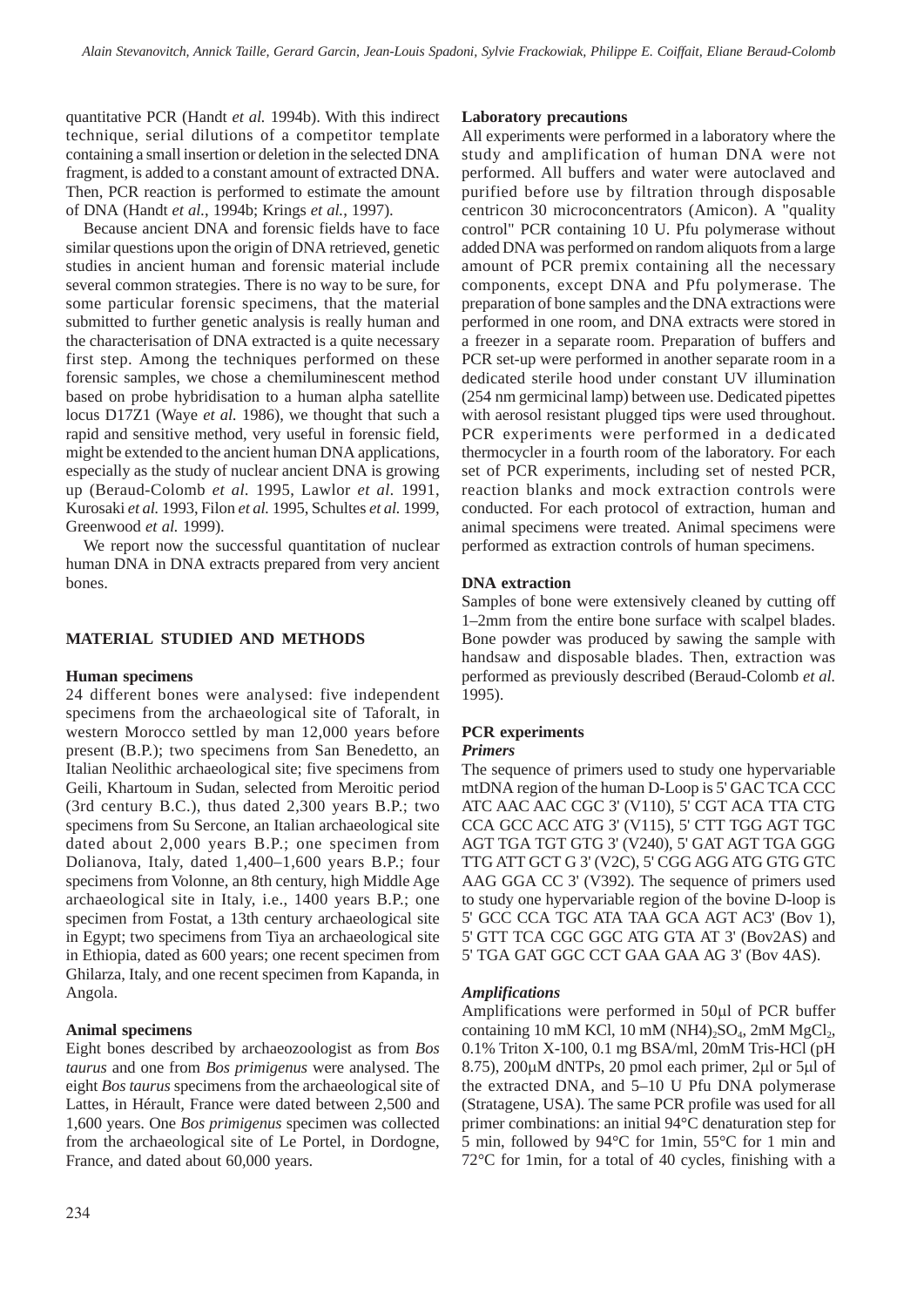final elongation step at 72°C for 6 min. When PCR amplification were not efficient enough for direct sequencing of PCR product, nested PCR were performed.

#### *PCR product analysis*

We directly sequenced PCR product, since we previously showed by cloning and direct sequencing of the PCR product we retrieve the same DNA sequences (Beraud-Colomb *et al*. 1995), as others authors did (Horai *et al.* 1989, Hagelberg *et al.* 1991, Höss *et al.* 1996).

#### **Quantitation**

We used the human DNA quantification kit Quantiblot (Perkin-Elmer, USA) (Walsh *et al.* 1992).

Samples DNA were immobilised on a Biodyne B nylon membrane (Gibco BRL, France) with the slot blot apparatus (Gibco BRL, France). DNA was hybridised with a biotinylated D17Z1 probe (Waye *et al.* 1986) then the enzyme conjugate: HRP-SA was bound to the hybridised probe. D17Z1 probe is complementary to a primate-specific alpha-satellite DNA sequence at the locus D17Z1. A stringent wash was done to remove non-specifically bound probe with a washing buffer (1,5X SSPE, 0,5X SDS).

Chemiluminescent detection was performed with ECL detection kit. Membranes were exposed 15 minutes, finally 1 hour and then overnight on a Kodak XAR5 film.

DNA was quantified by comparing the signal intensity of the DNA test sample with the signal intensity obtained for the DNA standards spotted in parallel. We tried different volumes of DNA solution, and 15µl was the optimum and maximum quantity we could load without losing sensibility.

Extraction mocks and extraction from animal specimens were treated like human samples, with an optimal load of 15µl in each slot. The darkness of the bands was manually estimated or red with a densitometer. Once the quantity of DNA was estimated, the concentration of the sample can be calculated (*Table 1*).

To analyse samples in wich no DNA was detectable in 15µl, we have tried to bypass this limit by concentrating DNA with ethanol precipitation. No positive results were obtained in this way.

To evaluate the specie-specificity of the probe in our experimental conditions, we try to quantify DNA from nonhuman current specimens (*Bos taurus, Papio papio* and *Rattus norvegicus*). None of the samples (with amount of DNA ranging from 1.5µg to 30 ng from *Bos taurus*, 1.5µg to 7.5ng from *Rattus norvegicus* and to 30 ng to 0,15ng from *Papio Papio*) shows any signal in our experimental condition despite, according to the kit manual, D17Z1 probe may hybridize with large amount (30–300 ng) of DNA from a wide range of species with signal equal to or below the one obtained for 0.15 ng of human DNA (Waye *et al.* 1989).

# **RESULTS**

In this study, forty-one samples were analysed from twentyfour different human bones and from three extraction mocks and nine animal bones used as extraction controls. Hybridization technique allowed to quantify DNA contained in fourteen human samples (DNA extracts) prepared from ten different bone specimens up to 12,000

| TABLE 1. Concentration was calculated with the quantities of estimated DNA and the amount of loaded solution. Quantities of DNA in bone were |  |
|----------------------------------------------------------------------------------------------------------------------------------------------|--|
| calculated using mass of extracted bone. Slot numbers are referring to <i>Figure 1</i> .                                                     |  |

| Sample (age)                      | Slot number    | <b>DNA</b><br>Loaded in µl | <b>DNA</b> concentration<br>in the sample $(ng/\mu l)$ | <b>DNA</b> retrieved in bone<br>(ng of DNA / g of bone) |
|-----------------------------------|----------------|----------------------------|--------------------------------------------------------|---------------------------------------------------------|
| San Benedetto I (Neolithic)       | 5              | 9                          | 0.444                                                  | 396                                                     |
|                                   | 12             | $\mathbf{1}$               | 0.4                                                    |                                                         |
| Dolianova (around 550 years)      | 3              | 3.5                        | 0.421                                                  | 388                                                     |
|                                   | 8              | 9.5                        | 0.428                                                  |                                                         |
| Taforalt VIII (12,000 years)      | 1              | 15                         | 0.133                                                  | 130                                                     |
| Su Sercone 2 (Middle Age)         | 7              | 7.5                        | 0.133                                                  | 120                                                     |
|                                   | 15             | 5                          | 0.12                                                   |                                                         |
| Volonne 140–155 (High Middle Age) | $\overline{4}$ | 15                         | 0.04                                                   | 40                                                      |
| Ghilarza (Recent)                 | 16             | 15                         | 0.066                                                  |                                                         |
|                                   | 9              | 9                          | 0.056                                                  | 36                                                      |
| Tiya 5.10.I14/15 (600 years)      | 14             | 15                         | 0.033                                                  | 33                                                      |
| Tiya $5,8,18$ (600 years)         | 13             | 15                         | 0.02                                                   | 20                                                      |
| Su Sercone 1 (Middle Age)         | 17             | 7.5                        | 0.018                                                  | 15                                                      |
| Taforalt VI9E (12,000 years)      | 2              | 15                         | 0.01                                                   | 10                                                      |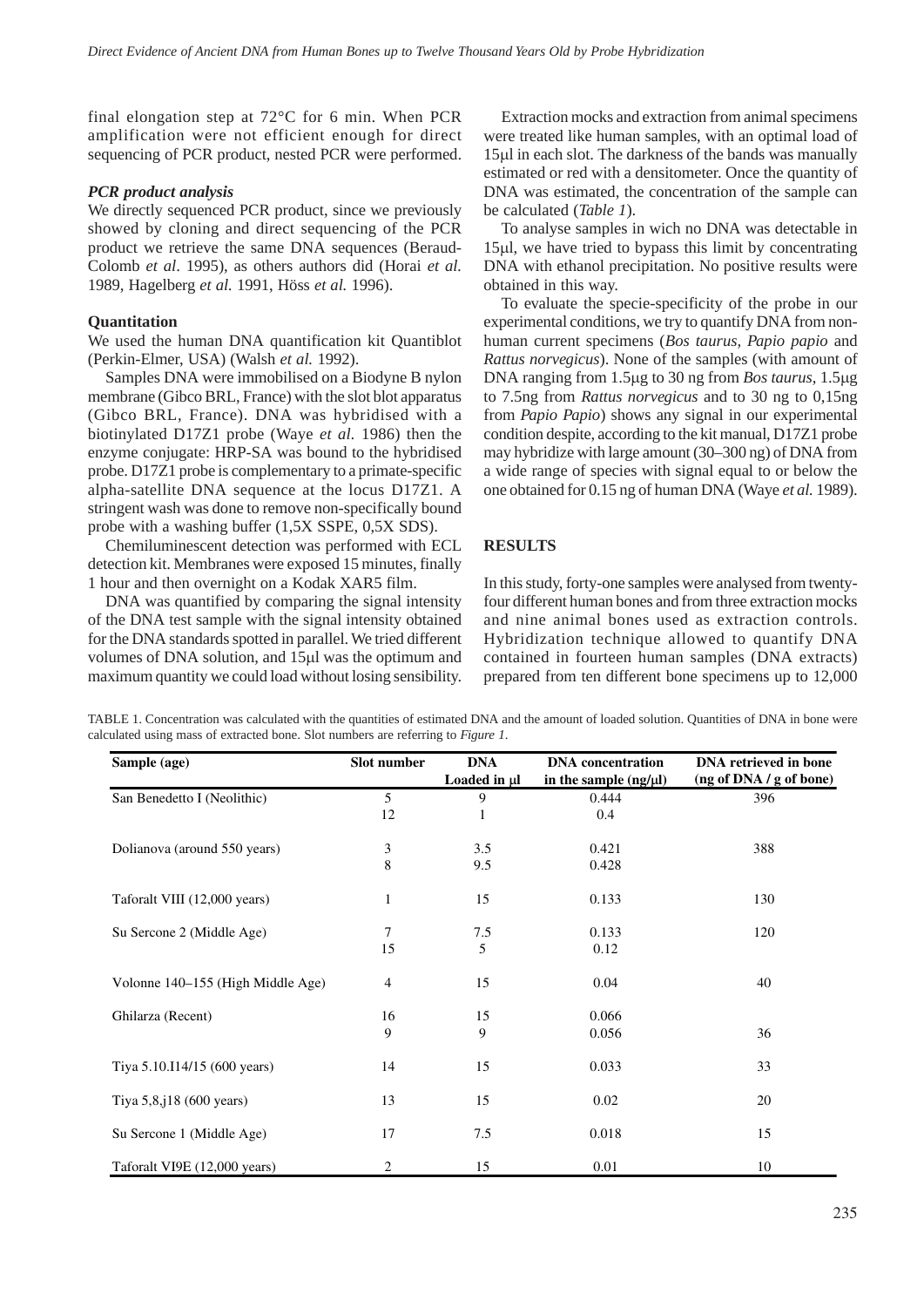





FIGURE 1. a, b and c are three independent slot blot analyses. A–G: DNA standards corresponding to DNA quantities spotted on the membrane (A: 10 ng; B: 5 ng; C: 2.5 ng; D: 1.25 ng; E: 0.625 ng; F: 0.3125 ng; G: 0.15625 ng of DNA). C1 and C2 are calibrators which provide DNA of known concentration to verify DNA standards. C1 has a concentration of 3.5 ng/ $\mu$ l and C2 0.5 ng/ $\mu$ l. Sample 1 is Taforalt VIII sample. Sample 2 is Taforalt VI9E sample. Samples 3 and 8 are Dolianova. Sample 4 is Volonne T140–155. Samples 5 and 12 are San Benedetto I. Sample 6 is Lattes B1. Sample 7 is Su Sercone 2. Samples 9 and 16 are Ghilarza. Sample 10 is Lattes B6. Sample 11 is Lattes B5. Sample 13 is Tiya 5.8.J18. Sample 14 is Tiya 5.10.I14/15. Sample 15 is Su Sercone 2. Sample 17 is Su Sercone 1.

For samples 1, 2, 4, 6, 10, 13, 14 and 16, we loaded 15µl of DNA; for sample 3, we loaded 3.5µl of DNA; for samples 5 and 9, we loaded 9µl of DNA; for samples 7, 11 and 17, we loaded 7.5µl of DNA and for sample 8, we loaded 9.5µl of DNA; for sample 12, we loaded 1µl of DNA sample and for sample 15, we loaded 5µl of DNA.

years old. DNA in human samples ranged from 0.44 to 0.01 ng per µl, meaning DNA retrieved in bone ranged from 396 to 10 ng of DNA per g of bone (*Table 1*). Three animal samples showed low amount of DNA ranging from 0.02 to 0.01 ng per microliters (*Figure 1* and *Table 2b*).

Three human samples (*Table 1*) were tested in duplicate, with different volumes of DNA extract loaded, and showed similar amount of DNA in both duplicates. Two samples, from two independent extractions of the same human bone specimens (Taforalt XVI A2) were found devoid of DNA, while from PCR amplification, the same polymorphic site was retrieved in the two corresponding ancient DNA sequences.

Samples are also tested in PCR, direct or nested PCR (if PCR product obtained in direct amplification was not efficient enough to permit a direct sequencing – *Table 2a*). Eight samples were amplified (two in direct PCR, six in nested PCR) with primers corresponding to mitochondrial D-loop HVR1 region. Six on eight PCR products showed polymorphisms respective to Cambridge Reference Sequence (CRS) (Anderson *et al.* 1981). Taforalt XVI A2 sample showed the same polymorphism with DNA from two independent extractions. This demonstrates authenticity of DNA extracted. All animal checks were also amplified with human primers and no PCR product was generated. With bovine primers, from two samples, bovine PCR product was generated (*Table 2b*). One of these PCR products exhibited two polymorphisms: 16118G and 16119C regarding to bovine European consensus described elsewhere (Anderson *et al.* 1982).

It is interesting to notice that most of the samples quantified (9/10) showed brown coloration and most of non-quantified samples are light (12/15). For PCR amplification, only three coloured human samples were amplified on twelve tested and 5 light samples on 13 were amplified.

# **DISCUSSION**

Two main reasons, at least, legitimate the use of probe hybridisation for quantification of ancient DNA as of great importance. One main reason concerns the possibility of analysing ancient DNA sequences with other tools than PCR. As a matter of fact, except for the two first articles (Higuchi *et al.* 1984, Pääbo *et al.* 1985) reporting the successful direct cloning of ancient DNA sequences, in all papers on the topic, PCR is always the first step for genetic studies of ancient DNA. PCR from ancient human material requires drastic laboratory precautions and systematic controls, due to the high risk of contamination of ancient DNA sequences by modern DNA sequences. Another requirement is to reproduce the result in multiple extractions of ancient material or in different laboratories. Furthermore ancient DNA sequences must be submitted to several criteria of authenticity, like particularly phylogenetic analysis (Richards *et al.* 1995, Beraud-Colomb *et al.* 1995,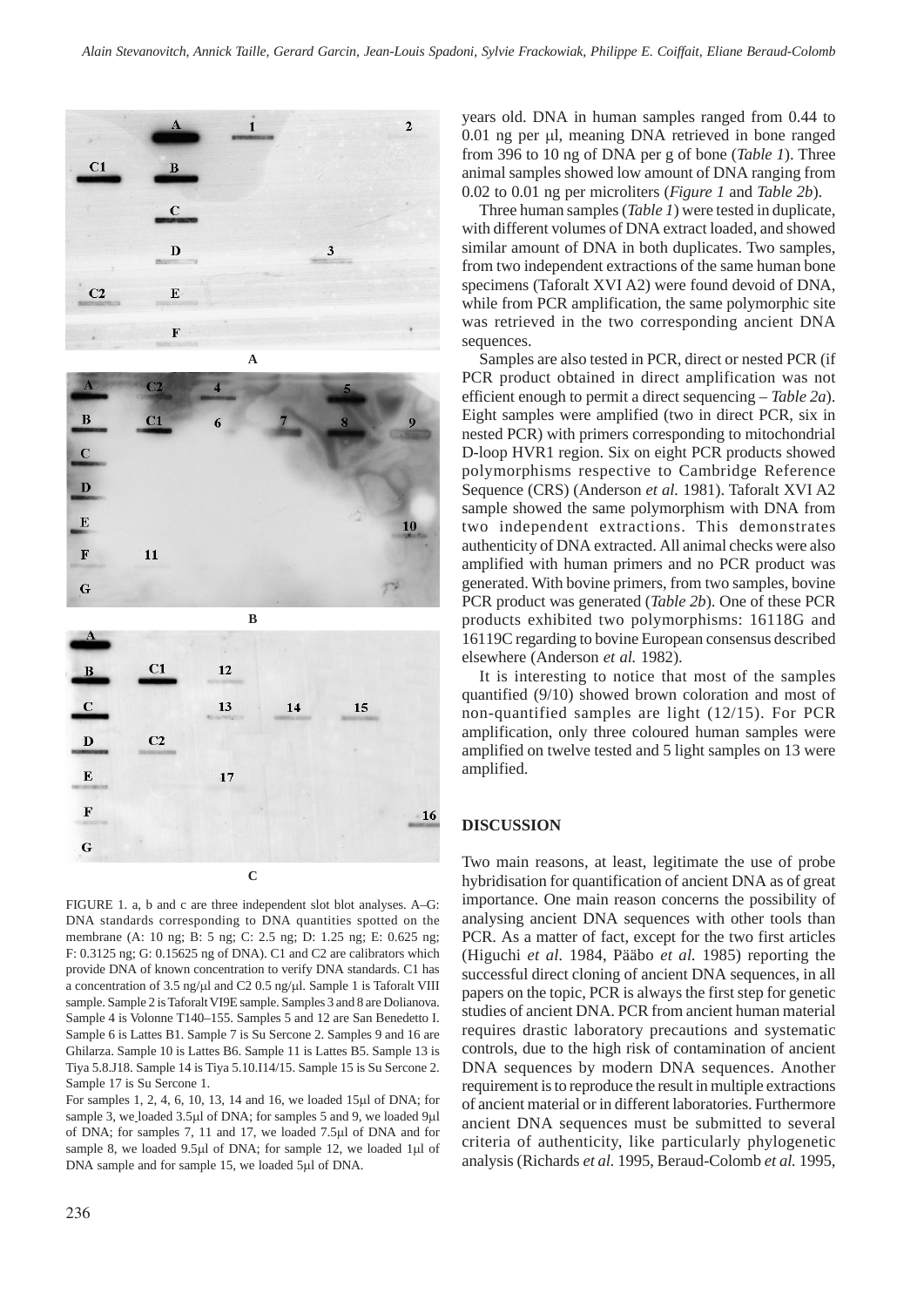TABLE 2. "+" in "brown coloration" column means sample is brown coloured. "+" in "Amplifiability an sequencing" column means PCR products have been obtained with these samples and sequenced.

2(A): "Human" in "amplifiability and sequencing" column means that sequence of the PCR product is identified as a human sequence.

317 bp nested-PCR product was obtained with V110–V392 amplification followed by a V115–V392 amplification. 347 bp PCR product was obtained with V110–V392 amplification. 166 bp nested-PCR product was obtained with a V110–V320 amplification followed by a V100–V2C amplification. 191 bp nested-PCR product was obtained with V110–V350 amplification followed by a V110–V240 amplification. 185 bp nested-PCR product was obtained with a V110–V320 amplification followed by a V115–V320 amplification. 225 bp product was obtained by a direct amplification with V110–V320.

| Sample (age)                               | <b>Brown</b>   | <b>DNA</b> | <b>Amplifiability</b> | <b>Polymorphic sites</b> | <b>PCR Product</b> |
|--------------------------------------------|----------------|------------|-----------------------|--------------------------|--------------------|
|                                            | coloration     | in $15µ$   | and sequencing        | vs reference             | lenght in bp       |
| San Benedetto I (Neolithic)                | $+$            | 6          | $-1-$                 |                          |                    |
| Dolianova (around 550 years)               | $\overline{+}$ | 6          | $-1-$                 |                          |                    |
| Taforalt VIII (12,000 years)               | $+$            | 2.1        | $+/$ Human            | 16261T                   | $317$ (nested)     |
| Su Sercone 2 (Middle Age)                  | $^{+}$         | 2.1        | $-/-$                 |                          |                    |
| Ghilarza (Recent)                          | $\ddot{}$      | 0.9        | $-1-$                 |                          |                    |
| Volonne 140–155 (High Middle Age)          |                | 0.6        | $-1-$                 |                          |                    |
| Tiya 5.10.114/15 (600 years)               | $+$            | 0.5        | $-/-$                 |                          |                    |
| Tiya $5,8,18$ (600 years)                  | $\ddot{}$      | 0.3        | $-1-$                 |                          |                    |
| Su Sercone 1 (Middle Age)                  | $+$            | 0.25       | $-1-$                 |                          |                    |
| Taforalt VI9E (12,000 years)               | $+$            | 0.1        | $+/$ Human            | $16172C - 16174T$        | 347 (direct)       |
| Taforalt XVI A2 $(12,000 \text{ years})$ * |                |            | $+/$ Human            | 16 189C                  | $166$ (nested)     |
| Taforalt XXI-6 (12,000 years)              |                |            | $+/$ Human            | none                     | 317 (nested)       |
| Taforalt XXIV (12,000 years)               |                |            | $+/$ Human            | 16 172C                  | $191$ (nested)     |
| Taforalt XVI A2 $(12,000 \text{ years})$ * |                |            | $+/$ Human            | 16 189C                  | 317 (nested)       |
| San Benedetto II (Neolithic)               | $+$            |            | $-1-$                 |                          |                    |
| Geili (5 specimens) (2 300 years)          |                |            | $-1-$                 |                          |                    |
| Volonne V2J $(1,400 \text{ years})$        |                |            | $+/$ Human            | none                     | $225$ (direct)     |
| Others Volonne (2 specimens) (1,400 years) |                |            | $-/-$                 |                          |                    |
| Kapanda (recent)                           | $^{+}$         |            | $-1$                  |                          |                    |
| Fostat (500 years)                         | $\ddot{}$      |            | $+/$ Human            | 16 223T                  | $185$ (nested)     |

2(B): "Bovine" in "amplifiability and sequencing" column means that sequence of the PCR product is identified as a bovine sequence. Positions of polymorphic sites were detected versus reference sequence [31]. 161 bp nested-PCR product was obtained with Bov1S–Bov4AS amplification followed by a Bov1S–Bov2AS amplification.

| Sample (age)                            | <b>Species</b>    | <b>Brown</b><br>coloration | <b>DNA</b><br>in $15 \mu$ | Amplifiability<br>and sequencing | <b>Polymorphic sites</b><br>vs reference | <b>PCR Product</b><br>lenght in bp |
|-----------------------------------------|-------------------|----------------------------|---------------------------|----------------------------------|------------------------------------------|------------------------------------|
| Lattes B6 $(2,000 \text{ years})$       | Bos taurus        | $+$                        | 0.3                       | $+$ / Bovine                     | none                                     | 161 (direct)                       |
| Lattes B1 $(2,000 \text{ years})$       | Bos taurus        | $^{+}$                     | 0.15                      | $-1-$                            |                                          |                                    |
| Lattes B5 $(2,000 \text{ years})$       | <b>Bos taurus</b> | $^{+}$                     | 0.15                      | $-1-$                            |                                          |                                    |
| Lattes B2 $(2,000 \text{ years})$       | Bos taurus        | $^{+}$                     | 0                         | $-1-$                            |                                          |                                    |
| Lattes B4 $(2,000 \text{ years})$       | <b>Bos taurus</b> | $^{+}$                     | $\Omega$                  | $-1$                             |                                          |                                    |
| Lattes B3 $(2,000 \text{ years})$       | Bos taurus        | $^{+}$                     | 0                         | $-1$                             |                                          |                                    |
| Lattes B8 $(2,000 \text{ years})$       | <b>Bos taurus</b> | $\ddot{}$                  | 0                         | $-1$                             |                                          |                                    |
| Le Portel AuFI $(60,000 \text{ years})$ | Bos primigenus    |                            | 0                         | $+$ / Bovine                     | $16118G - 16119C$                        | $161$ (nested)                     |
| Lattes B7 $(2,000 \text{ years})$       | <b>Bos taurus</b> | $\ddot{}$                  | 0                         | $-1$                             |                                          |                                    |
| <b>Extraction mocks</b>                 | no bone           |                            | 0                         | $-1-$                            |                                          |                                    |

Hedges *et al.* 1995). Thus, hybridisation method could be a very simple and useful technique in ancient DNA studies.

Another main reason concerns the possibility of improving the purification method of ancient DNA. Up to day there has been no comparatives studies of the DNA purification method partly because there is still no alternative to PCR to measure the amount of ancient DNA present in archaeological remains.

We show in this report that it is possible to detect and quantify ancient nuclear DNA, by a slot blot hybridisation technique using a probe which corresponds to a highly repetitive satellite DNA specific for human chromosome 17 (D17Z1). The great sensitivity of this direct hybridisation technique (down to 0.15 ng of DNA by slot) appeared to be particularly interesting for critical samples such as ancient material, which are generally very poor in quantity and quality of DNA and for which an exact appreciation of the human DNA amount is needed to generate PCR reactions in optimal conditions, which should increase the confidence in results of ancient DNA sequences.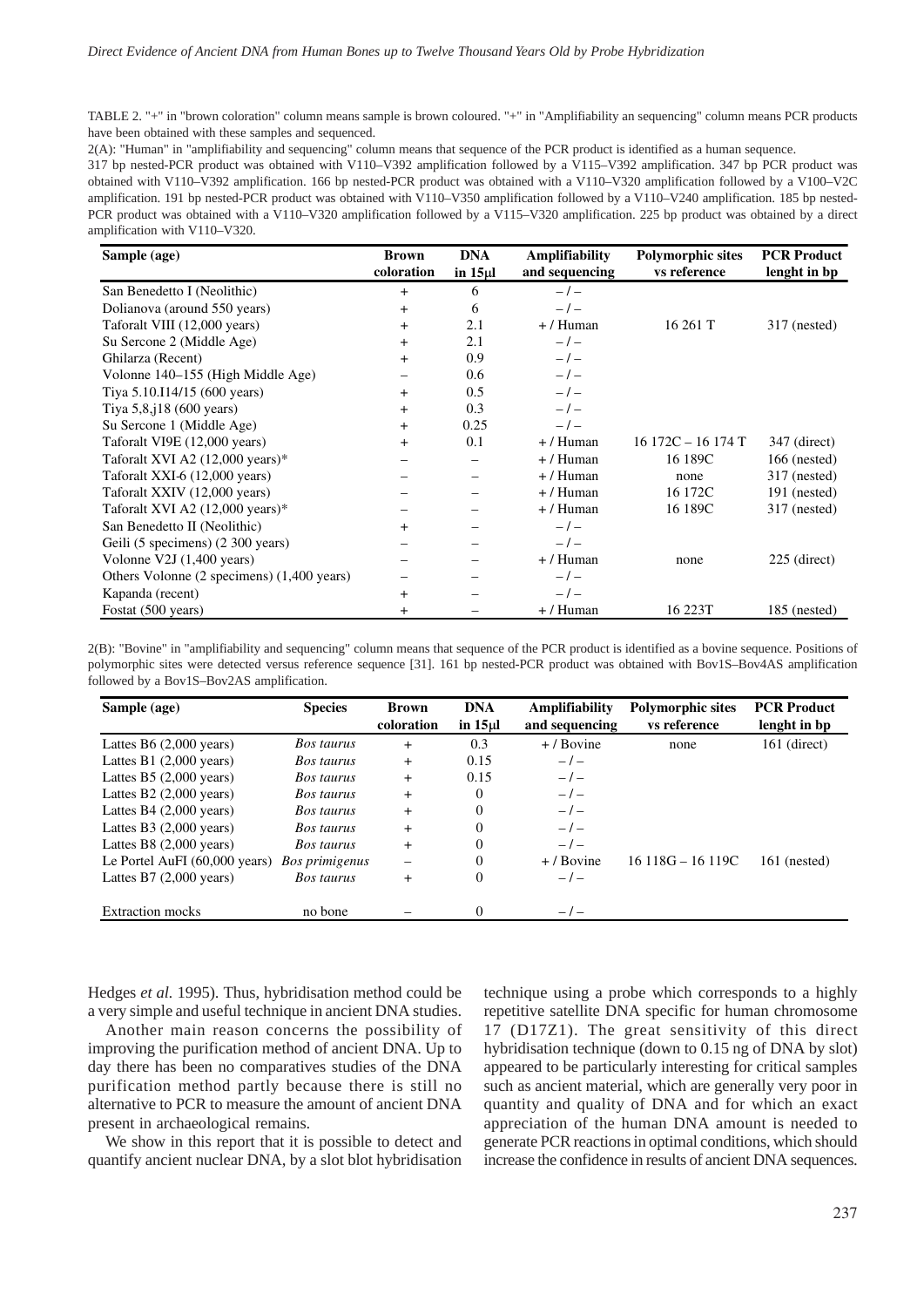Twenty-four different human specimens, up to 12,000 years old, were studied and the quantity of human DNA content determined for fourteen DNA extracts on twentynine DNA extracts tested.

Although, the DNA quantitation by the D17Z1 probe does not authenticate ancient DNA, the fact that by this quantitation, fourteen DNA samples on twenty-nine human samples tested contain DNA advocate for endogenous ancient DNA presence, since only three on nine bovine samples gave a positive signal. Moreover, samples positively quantified were not from the most handled bones (as it was the case for the Taforalt collection). Finally, we point out that even if four human samples (*Table 2a*) show amount of DNA in the same range that bovine samples, six human samples show clearly higher amount of DNA.

The measured DNA concentration was in the range of 396 nanograms to 10 nanograms of DNA per gram of archaeological remain (*Table 1*), which is reliable with the amount of DNA in fresh bone (1.5–3.0 µg per gram of bone – Tuross 1994). The sensitivity of slot blot quantification permits to quantify subnanogram amounts of human genomic DNA (*Figure 1*). Despite this quite high sensitivity, ancient material may contain very damaged (maybe non-hybridisable), or very low quantity of DNA, so that absence of detection does not mean that the sample is DNA free, as demonstrated by PCR generated from samples without detectable DNA.

One specimen (Taforalt VIII: 0.133 ng per µl) among the three most concentrated DNA samples, was collected from the oldest archaeological site of this study (Taforalt, 12,000 years old – *Figure 1, Table 2a*), whereas DNA from some younger samples (including some recent ones, like bones from Kapanda, Angola) could not be quantified. This observation shows that there is no direct relation between the amount of DNA recovered from an ancient bone and its age. This observation has already been reported by ourselves and other teams when studying amplifiability of ancient DNA (Pääbo *et al.* 1989b, Beraud-Colomb *et al.*, 1995). The recovery of DNA from a sample seems more linked to the conditions of its preservation/degradation (humidity, temperature, geochemical properties and microbial infestation of the soil) than the age of the bone (Burger *et al.* 1999). However, these observations could be sharpened in the future, since at the moment we are not sure whether the extraction of ancient DNA was carried out with an optimal yield.

The absence of contamination of our positive DNA samples was checked by testing, in the same conditions of quantitation, control extractions i.e., corresponding extraction mocks and animal DNA extracts. No extraction mocks show any detectable human DNA even when 15 µl of sample, the upper allowed volume for optimum result, was loaded. By contrast two out of eight bovine specimen extracts contain human DNA, however quantity of DNA retrieved (up to 6ng in 15µl from human specimens versus 0.3ng in the same volume from bovine specimens) was significantly lower in bovine samples. These results agree

with previous notes suggesting that animal specimens had better control extraction than mock extraction in human specimens studies (Richards *et al.* 1995).

Finally, using this method of quantitation we clearly observed a concomitant loss of DNA during the purification since coloured human samples contained quantifiable DNA and were poorly amplifiable, whereas most of light samples were devoid of quantifiable DNA, but were amplifiable.

Even although this method was not an authenticity criterion, human DNA quantitation in animal samples is a suitable check-up for detecting contamination by human DNA.

We have demonstrated for the first time that the quantity of DNA in ancient human bones can be directly estimated by direct evidence. Simultaneous analysis of human and bovine ancient DNA will permit to optimise and develop extraction methods of ancient DNA.

## **ACKNOWLEDGEMENTS**

A. Stevanovitch and J. L. Spadoni are supported by a grant from Conseil Régional Provence-Alpes–Côte d'Azur. This work was supported by INSERM.

## **REFERENCES**

ANDERSON S., BANKIER A., BARELL B., DeBRUIJN M., COULSON A., DROUIN J., EPERON I., NIERLICH B., ROE B., SANGER F., SCHREIER P. H., SMITH A. J., STADEN R., YOUNG

- I. G., 1981: Sequence and organization of the human mitochondrial genome. *Nature* 290: 457–465.
- ANDERSON S., DeBRUIJN M., COULON A., EPERON I.,
- SANGER F., YOUNG I. G., 1982: Complete sequence of bovine mitochondrial DNA. Conserved features of the mammalian mitochondrial genome. *J. Mol. Biol.* 156: 683–717.
- AUDIC S., BERAUD-COLOMB E., 1997: Ancient DNA is thirteen years old. *Nat. Biotechnol.* 15: 855–858.
- BERAUD-COLOMB E., ROUBIN R., MARTIN J., MAROC N.,
- GARDEISEN A., TRABUCHET G., GOOSSENS. M., 1995: Human beta-globin gene polymorphisms characterized in DNA extracted from ancient bones 12,000 years old. *Amer. J. of Hum. Genet.* 57: 1267–1274.

BERAUD-COLOMB E., ROUBIN R., MARTIN J., MAROC N.,

- GARDEISEN A., TRABUCHET G., GOOSSENS M., 1997: Reply to Cooper. *Amer. J. of Hum. Genet.* 60: 1002–1003.
- BURGER J., HUMMEL S., HERMANN B., HENKE W., 1999: DNA preservation: a microsatellite-DNA study on ancient skeletal remains. *Electrophoresis* 20: 1722–1728.
- CANO R., POINAR H., PIENIAZEK N., ACRA A., POINAR G.
- Jr., 1993: Amplification and sequencing of DNA from a 120–135 million-year-old weevil. *Nature* 363: 536–538.
- DeSALLE R., GATESY J., WHEELER W., GRIMALDI D., 1992: DNA sequences from a fossil termite in Oligo-Miocene amber and their phylogenetic implications. *Science* 275: 1933–1936.
- FILON D., FAERMAN M., SMITH P., OPPENHEIM A., 1995: Sequence analysis reveals a beta-thalassaemia mutation in the DNA of skeletal remains from the archaeological site of Akhziv, Israel. *Nat Genet*. 9: 365–368.